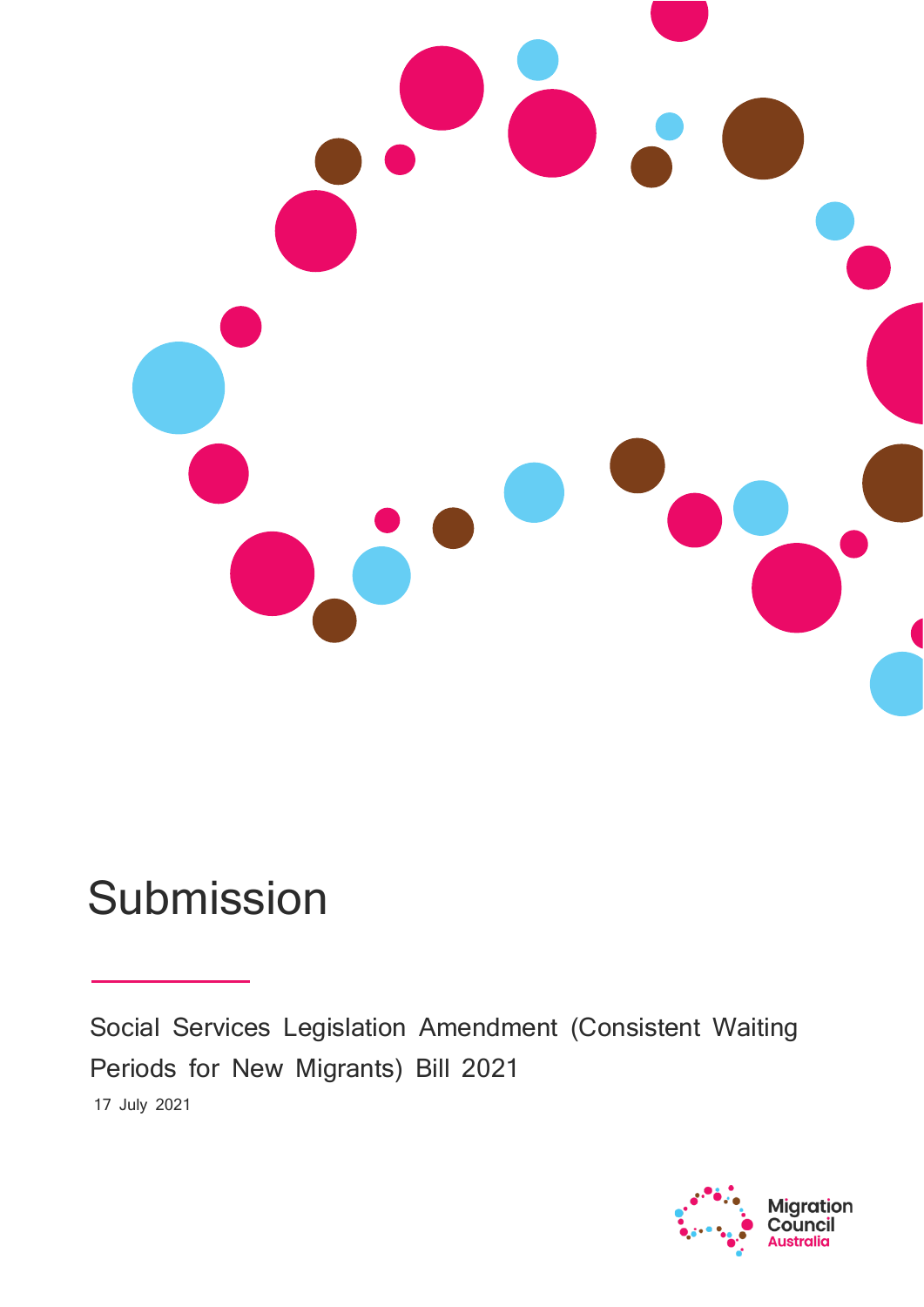Committee Secretary Senate Standing Committees on Community Affairs PO Box 6100 Parliament House Canberra ACT 2600

17 July 2021

# Submission to inquiry into consistent waiting periods for newly arrived migrants

#### **Introduction**

Migration Council Australia (MCA) welcomes the opportunity to make a submission to this inquiry into extending the Newly Arrived Resident's Waiting Period (NARWP) to four years across all payments.

MCA is an independent, national not-for-profit body established to enhance the benefits of Australia's migration program and support better settlement outcomes for people from migrant and refugee backgrounds. MCA works across sectors to provide a national voice to advocate for effective settlement and migration programs and to develop policy solutions to issues faced by migrants and refugees in Australia.

MCA opposes extending the waiting periods for newly arrived residents to four years across all payments, as it disproportionally disadvantages migrants, discourages them from settling in Australia, and perpetuates skills mismatch. Additionally, the changes to Family Tax Benefits will put children of migrant parents at increased risk of poverty. Given Australia's reliance on migrants to support economic recovery and offset its ageing population, newly arrived residents should be provided with basic social security within a reasonable timeframe to settling here.

For further information on any of the points raised in our submission, please contact MCA on [info@migrationcouncil.org.au](mailto:info@migrationcouncil.org.au) or 02 6162 0361.

#### **Background**

Australia has a long history of migration, with successive waves of migrants from different parts of the world shaping the country's character and influencing its development. Migrants and refugees have added to Australia's cultural diversity, played a crucial role in offsetting its ageing population and contributed to the economy.

<span id="page-1-0"></span>Historically, newly arrived migrants have been subject to a waiting period before accessing social security payments and concessions. However, the NARWP has increased from 26 weeks when it was introduced in 1993 to two years in 2019, with the latest legislation proposing a consistent four years waiting period across all payments.<sup>i</sup> While reports continue to emphasise the importance of migration to sustain population growth and COVID-19 recovery,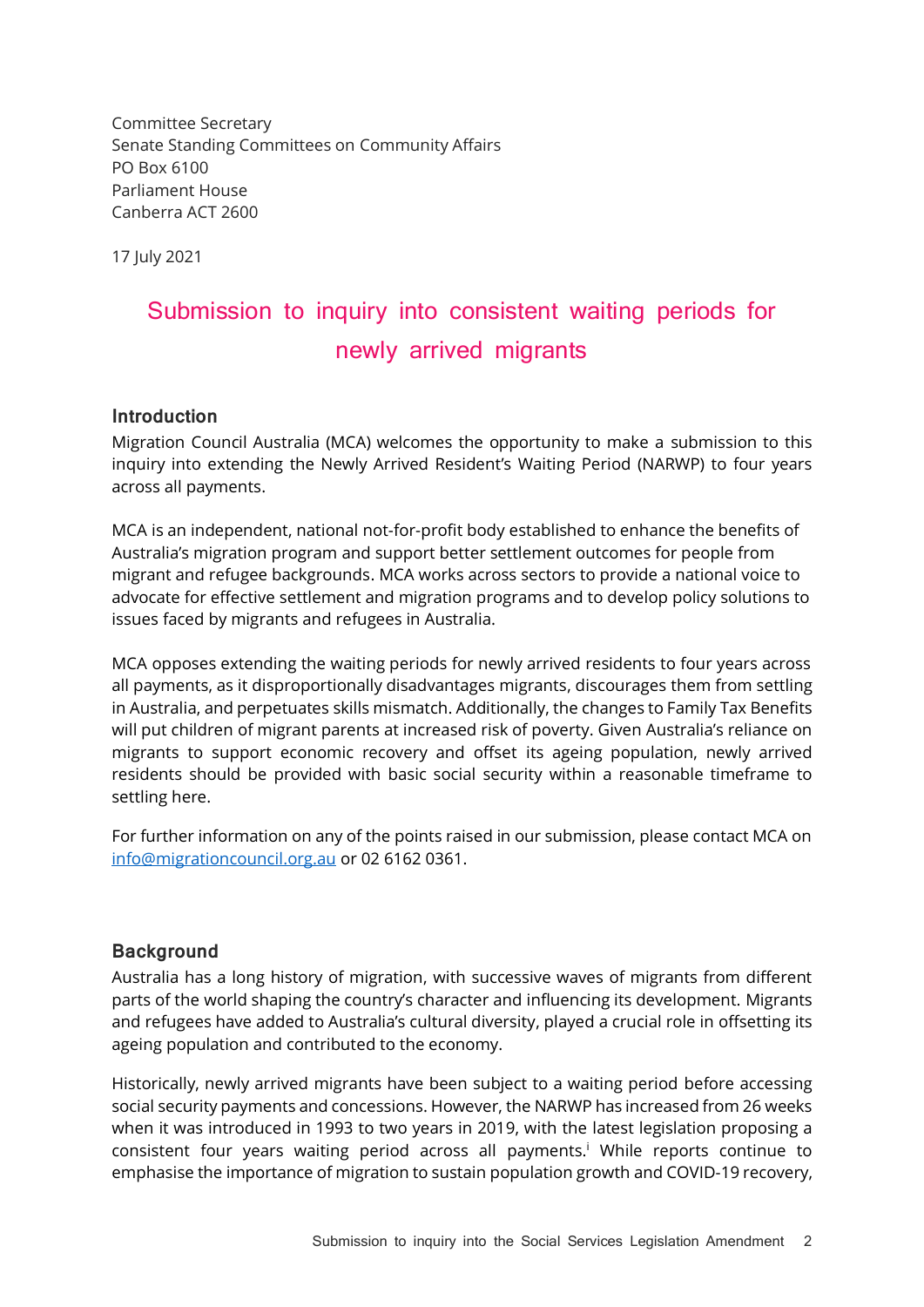measures like the extension of the NARWP to four years are significant deterrents to migrants settling in Australia.

#### **There is value in investing in migrants**

The fifth Intergenerational Report projects Australia's total population to reach 38.8 million in 2060, which is lower than expected. The main causes are lower fertility rate and temporary disruption to overseas migration caused by COVID-19.<sup>ii</sup> The report projects migration as the largest source of population growth with migrants making up for 75 per cent of Australia's population growth. Migration is a significant factor in lifting the three 'Ps' of high economic growth – population, participation and productivity.

The report found that migrants overall tend to be younger than the existing Australian population, which slows down population ageing. Concurrently, migrants are more skilled, leading to higher contributions in taxes, and cost the federal budget less in welfare. Temporary migrants tend to arrive closer to their peak earning ages, meaning they make a significant contribution to the economy while not being able to access government benefits due to their visa conditions, hence costing the federal budget less in welfare.

The projections in the report demonstrate dependency on immigration to avoid long-term economic consequences of idling population growth. Concurrently, concerns have been raised over the impact the continuous border closures and limited financial support for temporary migrants during the pandemic will have on attracting highly skilled migrants and students when Australia reverts to pre-pandemic times.<sup>iii</sup>

While other countries, such as the United Kingdom<sup>iv</sup>, New Zealand<sup>v</sup> and Canada<sup>vi</sup> extended wage subsidies to temporary visa holders during the pandemic, temporary migrants were excluded from JobKeeper and JobSeeker.vii A survey from UnionsNSW showed that 65 per cent of the 5,000 surveyed temporary visa holders lost their job as a result of the pandemic, with 39 per cent not having enough money to cover basic living expenses and 43 per cent skipping meals regularly.<sup>viii</sup> Due to the current emphasis on temporary migration in Australia's migration program, many of the affected visa holders have invested years in Australia hoping to eventually become permanent residents, which means that going back to one's home country was not seen as an option. $\alpha$  Out of the surveyed international students and backpackers, 59 per cent said that they would neither come back nor recommend Australia for travelling and studying to their peers.

Australia relies on migration for economic recovery, but the treatment of migrants, such as limited financial support during the pandemic, has led to migrants favouring other countries, making Australia losing ground to its competitors if students and highly skilled workers take other opportunities elsewhere. Our hospitality, agricultural and education sector, which are sectors highly dependent on international students, backpackers and sessional workers, are already feeling the strain by severe worker shortage.<sup>x</sup>

The extension of the NARWP to four years may present similar trends, as seen as a result of the pandemic. Migrants may choose to settle in other countries with accessible social security benefits, such as Canada, where there is no waiting period to receive any social benefits once you are a permanent resident. Australia is at risk of missing out on crucial workers who will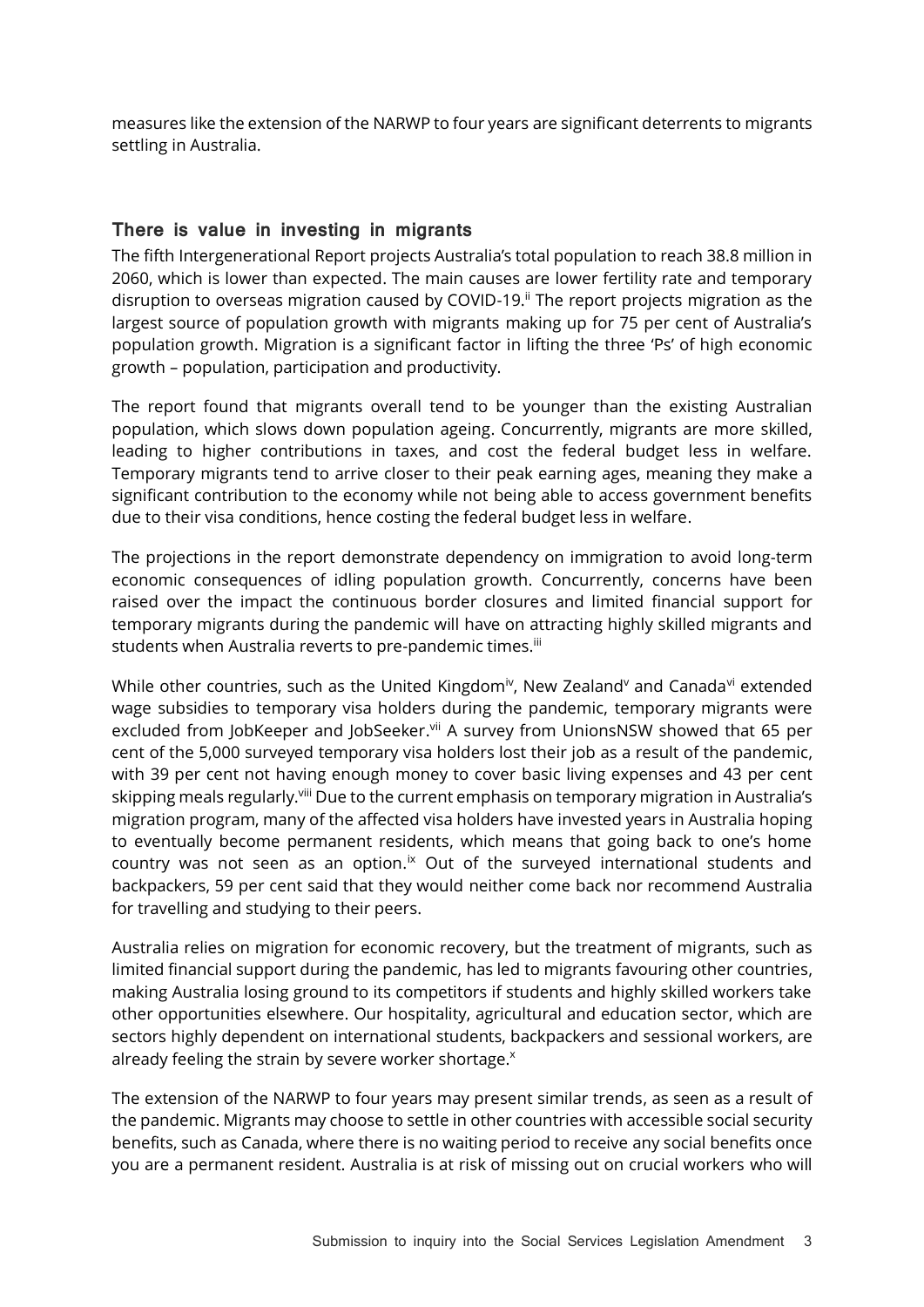support Australia out of the recession caused by the pandemic and address skill shortage. There is value in investing in migrants if we rely on them to support Australia's economic recovery.

## **Minimal social security leads to skills mismatch**

<span id="page-3-0"></span>Nearly a quarter of permanent skilled migrants in Australia are working in a job beneath their skill level.<sup>xi</sup> A recent report from CEDA argues that getting the right people into the right jobs is critical to enabling future investment and job opportunities, but it also acknowledges that it may take time to find a job in line with a person's skill occupation. X Additionally, many migrants and refugees have shared how getting a job and paying their way is a priority when migrating.<sup>xii</sup> This leads to skills mismatch, which has cost at least \$1.25 billion in foregone wages between 2013 and 2018.<sup>[xi](#page-3-0)</sup> While there are multiple reasons for migrants working in a job beneath their nominated field, one of the causes highlighted is migrants feeling urged to take the first job they are offered.

<span id="page-3-1"></span>To tackle skills mismatch, CEDA recommends that NARWP for unemployment benefits should be reduced to six months in order to give skilled migrants a better chance of finding employment. This will provide migrants with financial support while looking for a job in their nominated field, which in turn will mitigate Australia's skill shortages.

### **Children of migrants at risk of poverty**

It is estimated that 45,000 families and 13,200 individuals who are granted a permanent visa on or after 1 January 2022 will lose benefits that they would otherwise be eligible for. Especially women and children, and people in low-paid jobs are likely to be affected.<sup>xiii</sup> Overall, without a welfare safety net, the prospect of falling below the poverty line may lead to accepting poor working conditions in order to provide for one's family.<sup>[xii](#page-3-1)</sup>

The Government has previously legislated to standardise NARWPs, with the latest changes introduced in 2019. However, Family Tax Benefit (FTB)<sup>1</sup> A and B have been subject to none or limited waiting period, acknowledging that increased waiting periods for migrant parents would put children at risk of poverty. With the proposed changes, the waiting period for FTB A and B will be increased to four years in line with the current wait time for Jobseeker Payment and Youth Allowance.

Economic Justice Australia notes that many migrants live in Australia for years before they can access permanent residency<sup>i</sup>[,](#page-1-0) due to the rise of "two-step migration" where long-stay temporary visa holders gain permeant residency after a certain period of time. Xiv Adding on a four year waiting period after gaining permanent residency, children born in Australia to new residents may be eight or nine before they attract FTB. Additionally, this can impact overall health, as children who do not attract FTB A will not be targeted by the Commonwealth childhood vaccination strategy.

<sup>1</sup> Family Tax Benefits support young parents in low-income jobs to ensure adequate care and support for their children. Withholding this tax from migrant families mean that they pay a higher rate of taxation on their income than other Australians, leading to a lower net income.